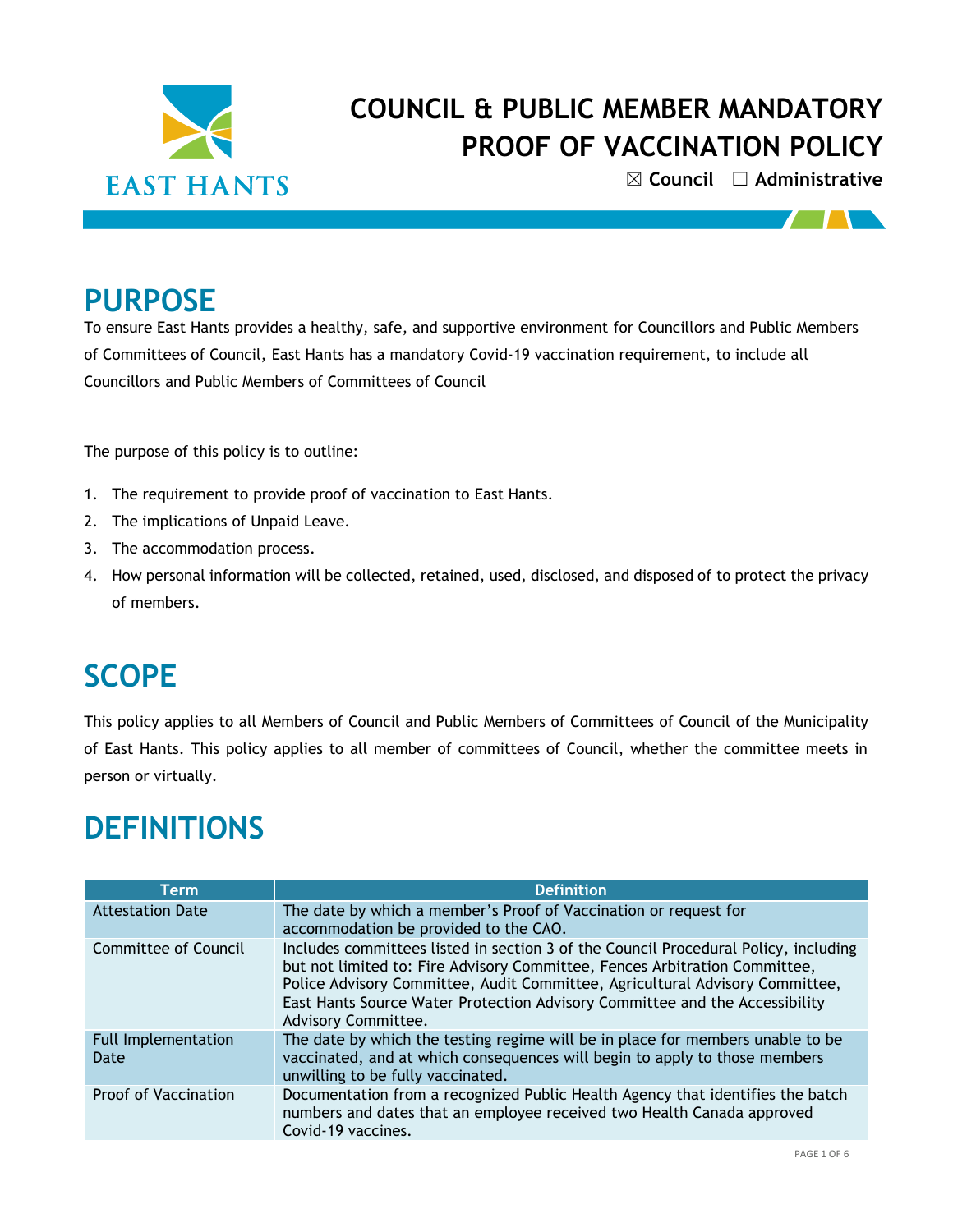

☒ **Council** ☐ **Administrative**

| Term                | <b>Definition</b>                                                                                                                                                                                                                                                                                                                                                    |  |  |
|---------------------|----------------------------------------------------------------------------------------------------------------------------------------------------------------------------------------------------------------------------------------------------------------------------------------------------------------------------------------------------------------------|--|--|
| <b>Unpaid Leave</b> | Leave where a member is not entitled to attend Council or Committee of Council<br>meetings (in person or virtually) and is not entitled to pay or compensation of any<br>kind from the Municipality. The unpaid leave ends when a Councillor resigns. The<br>unpaid leave ends when Council replaces the public member on the committee to<br>which they took leave. |  |  |

# **POLICY**

### **POLICY STATEMENT**

### **Vaccination Timeline**

The expectation is that members will be fully vaccinated by the full implementation date of  $\epsilon$ enter date>, and those who are not will be on unpaid leave after  $\leq$  enter date>.

If a member is partially vaccinated by the attestation date, senter date>, and will be completing their vaccination schedule in a timely manner, latitude will be provided. While this latitude may prevent an unpaid leave, partially vaccinated members will be subject to temporary health and safety measures, such as mandatory testing and masks, during the period of time they remain partially vaccinated.

### **Proof of Vaccination**

Members will be required to confirm their vaccination status to the Chief Administrative Officer by showing proof of vaccination by the attestation date,  $\leq$  enter date>.

### **Unpaid Leave**

If a member is unvaccinated after the full implementation date,  $\leq$  enter date>, they will be placed on unpaid leave, unless they have received written approval of an exemption, or they are partially vaccinated and will be fully vaccinated shortly after **<enter date>.** 

Members who are placed on unpaid administrative leave will remain on unpaid administrative leave until they become partially or fully vaccinated or until the Policy is rescinded by Council. This Policy is linked to the COVID-19 pandemic situation, which is evolving and has proven to be unpredictable.

#### **Duty to Accommodate**

The CAO will ensure that members are informed of:

Their right to accommodation;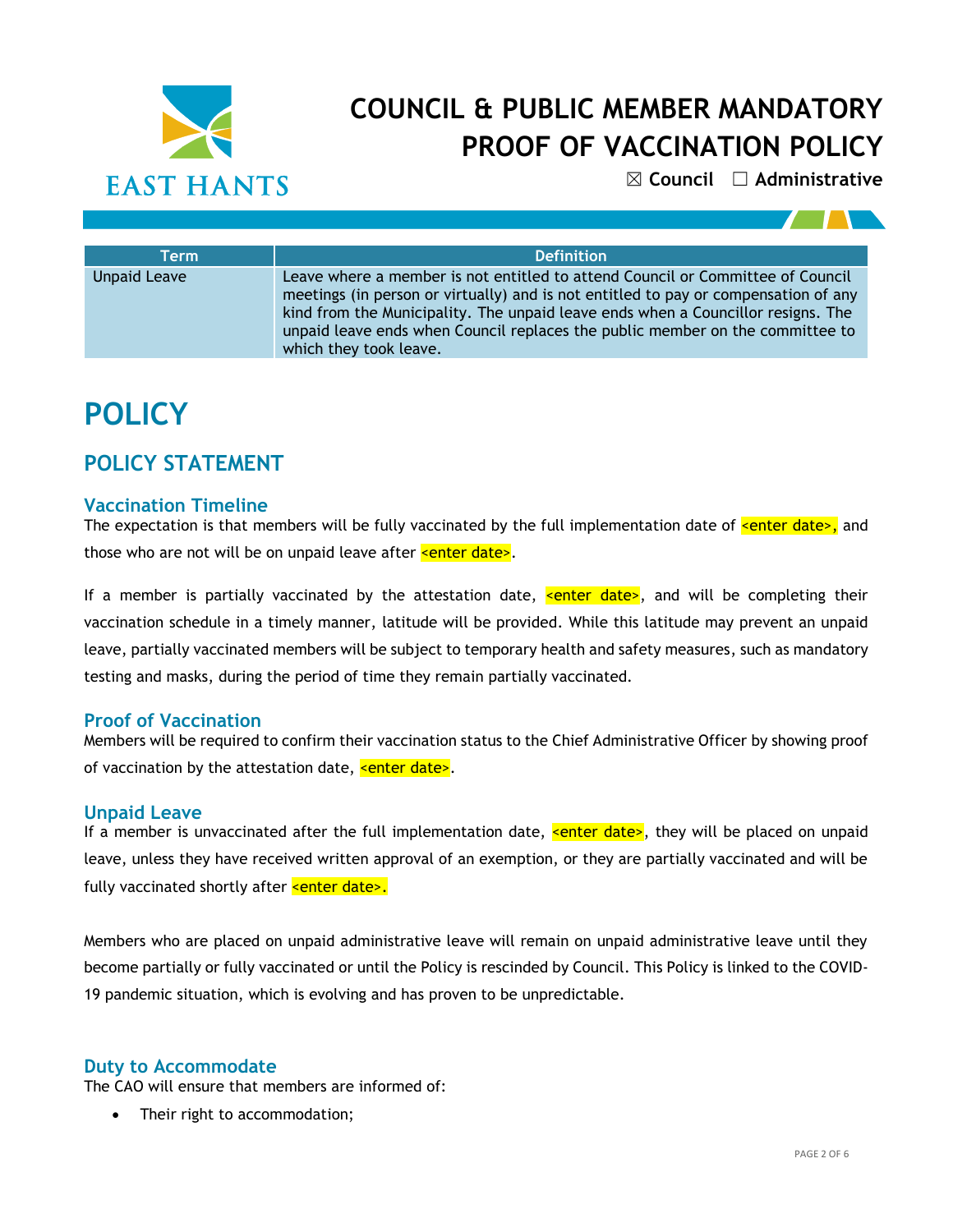

☒ **Council** ☐ **Administrative**

- Procedures to be followed when seeking accommodation;
- The member's responsibilities when seeking accommodation;
- Any mandatory testing that needs to be undertaken as accommodation measures, where applicable;
- Any mandatory masking that needs to be undertaken as accommodation measures; and,
- The organization's approach to accommodation and privacy obligations to reassure members that the workplace will be safe.

Requests for accommodation will be assessed by the Chief Administrative Officer and approval, or denial will be in writing.

Members seeking accommodation are responsible for:

- Informing the Chief Administrative Officer of their need for accommodation based on a certified medical contraindication, religion, or another prohibited ground of discrimination as defined under the Nova Scotia Human Rights Act at the earliest opportunity or by the attestation date, if possible.
- Providing the Chief Administrative Officer with complete and accurate information necessary to identify appropriate accommodation, including information on relevant limitations, restrictions, and if they are partially vaccinated.
- Cooperating and collaborating in good faith with the organization to identify one or more means to accommodate such needs, which may include mandatory masking, testing, and the reporting of the results.
- Notifying the Chief Administrative Officer if their accommodation needs change.

#### **Medical Accommodations**

The medical reasons for exemption from the vaccination requirement are very specific, limited, and must be certified by a nurse practitioner or physician. Requests for accommodation related to specific medical contradictions must be made in writing outlining the basis of the request and providing supporting documentation.

The province has medical exemption information and criteria available at: <https://novascotia.ca/coronavirus/proof-of-full-vaccination-policy/#medical-exceptions> .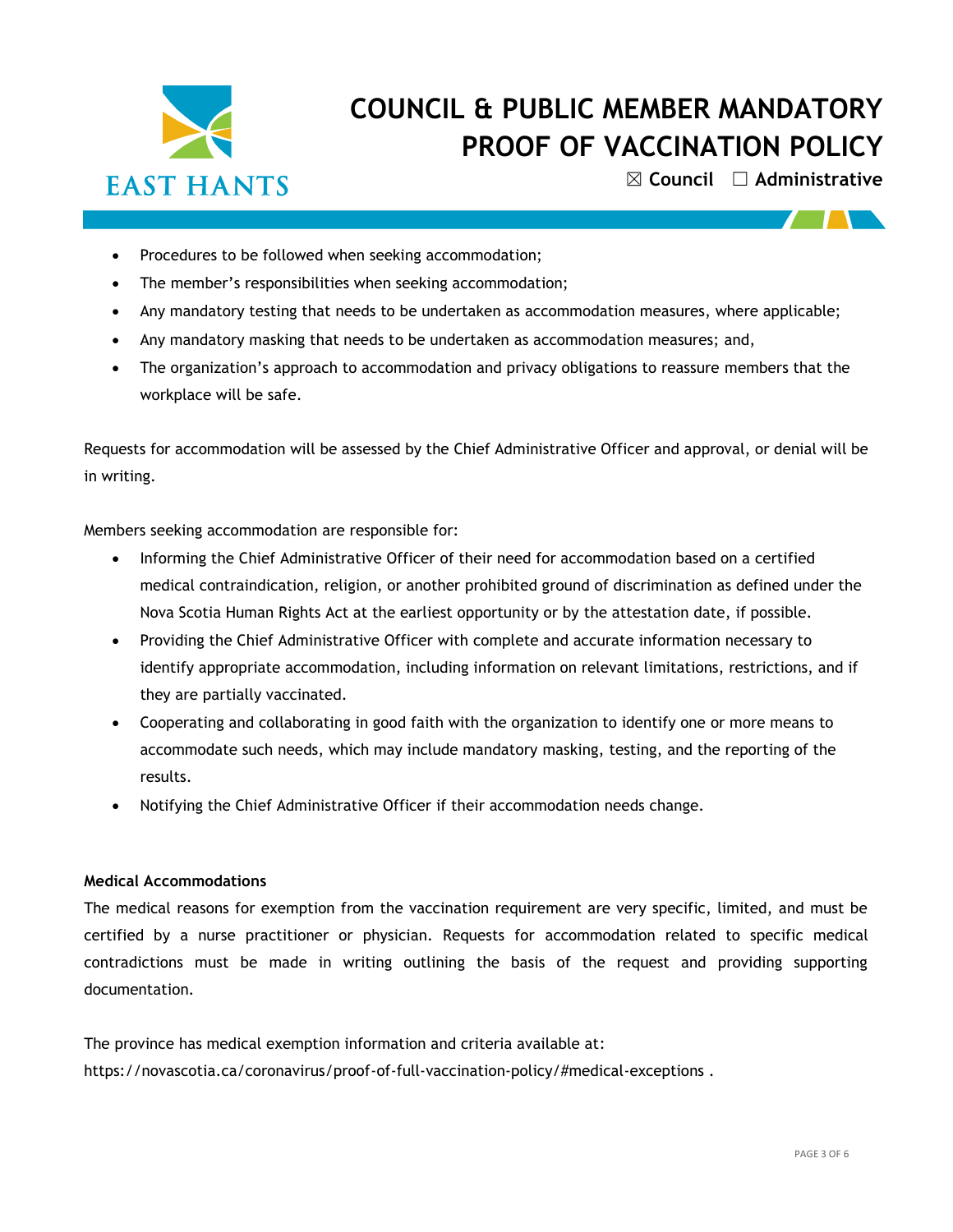

☒ **Council** ☐ **Administrative**

 $\mathbf{I}$ 

#### **Human Rights Accommodations**

The Municipality is bound by the obligations in the *Nova Scotia Human Rights Act*. Members seeking an exemption to the vaccine requirement may only do so on those grounds. Nonmedical accommodation requests must be submitted in writing.

### **Respectful workplace**

Harassment or other prohibited conduct directed toward an individual for any reason, including based on their vaccination status, will not be tolerated.

### **Data collection and private information:**

The Municipality shall not retain copies of vaccination records and shall only collect the minimal amount of personal health information as necessary to adhere to this Policy. Information related to proof of vaccination or testing shall be managed in the Chief Administrative Officer's office and will be treated as private and confidential.

#### **Misrepresentation**

Members must provide truthful information for the implementation of all aspects of this policy and any procedures, standards, or directives associated with this policy. Failure to do so could constitute a breach of the *Elected Officials* Code of Conduct, which forms part of the *Council Procedural Policy* and may result in disciplinary action.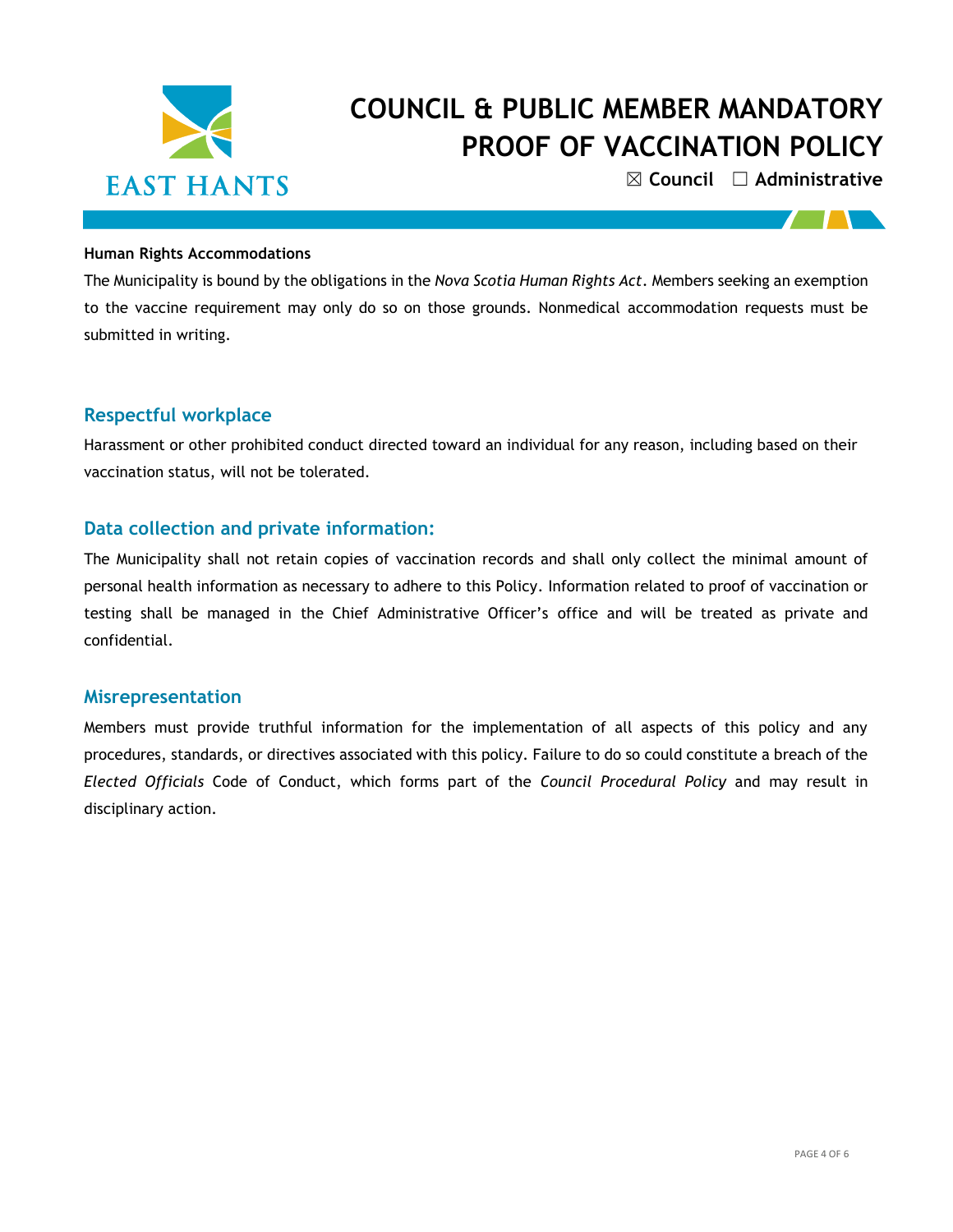

☒ **Council** ☐ **Administrative**

 $\sqrt{11}$ 

# **ROLES AND RESPONSIBILITIES**

| <b>Title/Role</b>                                         | <b>Responsibilities</b>                                                                                                                                                                                                                                                                                                                                                                                                                                                                                                                                                                                                                                                                                                                                                                                                                                                                                           |  |  |  |  |
|-----------------------------------------------------------|-------------------------------------------------------------------------------------------------------------------------------------------------------------------------------------------------------------------------------------------------------------------------------------------------------------------------------------------------------------------------------------------------------------------------------------------------------------------------------------------------------------------------------------------------------------------------------------------------------------------------------------------------------------------------------------------------------------------------------------------------------------------------------------------------------------------------------------------------------------------------------------------------------------------|--|--|--|--|
| Policy Editor - Chief<br>Administrative<br><b>Officer</b> | The Policy Editor is a person having managerial and policy-making responsibility<br>related to the writing, compilation and revision of content and will:<br>Ensure policies in their care and control are always up-to-date and reviewed<br>annually, or sooner if necessary<br>Draft new or edit existing policy content<br>$\bullet$<br>Be able to interpret and explain policy content<br>$\bullet$<br>Ensure policy documents are branded and any supporting documents, i.e.<br>$\bullet$<br>applications forms are also branded and content consistent with the policy<br>Ensure policy content is relevant and accurate<br>Seek and secure approval recommendation of the policy from the Policy Owner<br>$\bullet$<br>Seek and secure approval of the policy from the appropriate Approver; and,<br>$\bullet$<br>Provide the final approved policy document to the Assistant Municipal Clerk<br>$\bullet$ |  |  |  |  |
| Policy Owner -<br>Council                                 | The Policy Owner will:<br>Be able to interpret and explain policy content<br>$\bullet$<br>Provide oversight to ensure policy content is relevant and accurate<br>$\bullet$<br>Ensure that the final approved policy document has been provided to the<br>$\bullet$<br><b>Assistant Municipal Clerk</b>                                                                                                                                                                                                                                                                                                                                                                                                                                                                                                                                                                                                            |  |  |  |  |
| Approver - Council                                        | The Approver will:<br>Review Policy recommendations for approval consideration (approve, reject or<br>edit)                                                                                                                                                                                                                                                                                                                                                                                                                                                                                                                                                                                                                                                                                                                                                                                                       |  |  |  |  |
| Assistant Municipal<br>Clerk                              | The Assistant Municipal Clerk will:<br>Ensure final approved policies are maintained, stored and posted where<br>$\bullet$<br>appropriate                                                                                                                                                                                                                                                                                                                                                                                                                                                                                                                                                                                                                                                                                                                                                                         |  |  |  |  |
| <b>Members</b>                                            | The Members will:<br>Adhere to the Policy                                                                                                                                                                                                                                                                                                                                                                                                                                                                                                                                                                                                                                                                                                                                                                                                                                                                         |  |  |  |  |

# **VERSION LOG**

| <b>Version</b><br><b>Number</b> | Amendment<br><b>Description</b>                                   | <b>Amendment/Policy</b><br><b>Editor</b>  | <b>Amendment/Policy</b><br>Owner | Approver | <b>Approval Date</b>           |
|---------------------------------|-------------------------------------------------------------------|-------------------------------------------|----------------------------------|----------|--------------------------------|
| 1.0                             | Create<br>Mandatory<br>Proof of<br>Vaccination<br>Policy COVID-19 | Chief<br>Administrative<br><b>Officer</b> | Council                          | Council  | <month day="" year=""></month> |